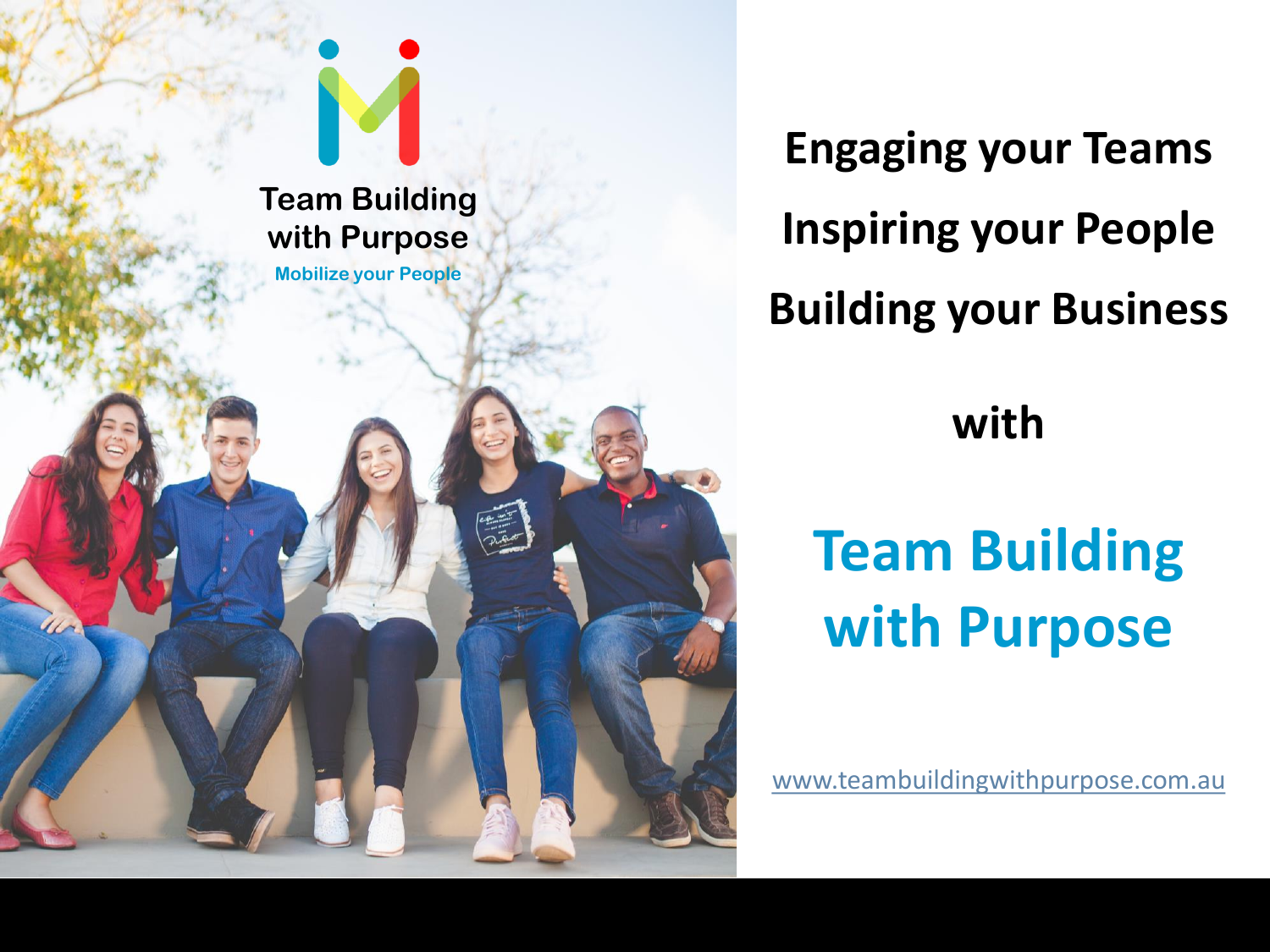# **So, how can Team Building with Purpose help you?**

Our professionally facilitated team building events are designed to be a lot of fun, to bond teams and to raise awareness. They produce a real feel-good element and a tangible result – commitment to societal behaviour change.

The experience will allow your people to embrace your values and put them into action, benefiting teams, your organisation and your customers whilst at the same time, making a difference in the world.

### **How specifically does what we offer match your team development needs?**

Through three main outcomes…

#### **1. TEAM BUILDING:**

Our 2 hour virtual or 3 hour face-toface team (COVID-Safe) sessions will enable your staff to come together for a period of light relief and participate in individual and group activities that will foster a sense of unity and collaboration, while identifying actions they can take individually and as a team to work better together. We coach them in the moment to get clear learnings linked directly to your team and their needs that they can apply immediately.

#### **2. MAKING A DIFFERENCE:**

With a portfolio of different team building events, each developed for a different charity, there are a host of different options of activities, all of which offer meaning and a greater sense of purpose than traditional team building activities. In addition to awareness and the contribution made through the group activities, each session allows us to also contribute financially to the charity - they receive 50% of the net profit from each event (a minimum of \$500 plus GST).

#### **3. BOOSTING STAFF MORALE:**

Designed to foster a team and community spirit and cultivate the the principle of giving back, sessions like this greatly boost staff morale by connecting them to their colleagues and providing them a memorable and meaningful moment of time together where they are collectively participating in a fun and engaging event that is helping a charity in need. In doing so, they experience a new level of connection and shared purpose.

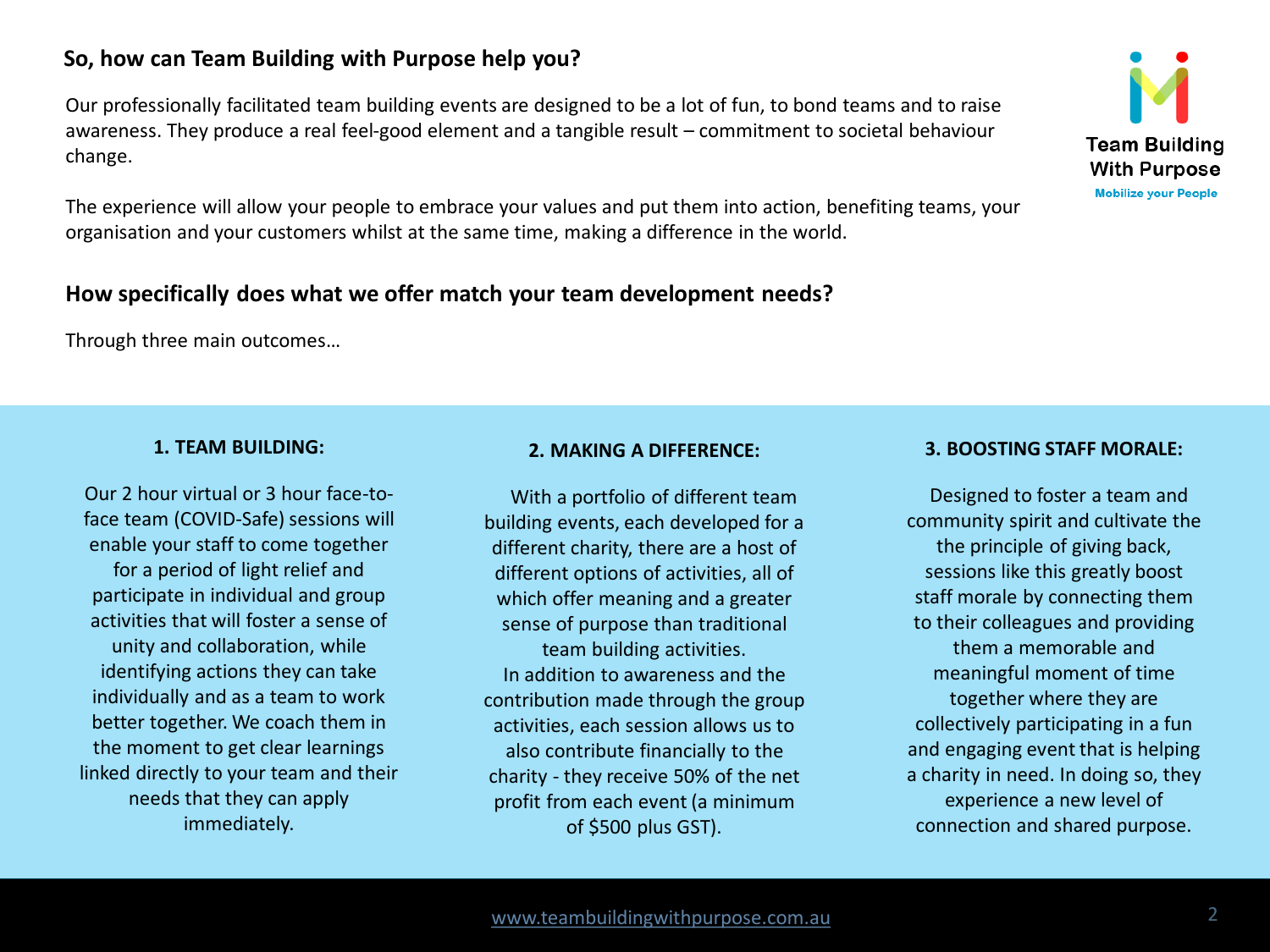## **What will participants do in the sessions?**

We take people on a journey, in small teams, through a series of quizzes, videos, statistics, stories, reflection exercises and team challenges into the world of the charity.

From the beginning, there is a fun level of competition in the room, which results in a small gift for each participant and a prize for the overall winning team that is included in the session cost.

Throughout the session, we coach in the moment to translate learnings from the session into actions that help the team work better together and make a difference in the world.

## **What can I expect them to take away from the experience?**

#### **Increased levels of empathy:**

- For people in need, social issues and the charities who help overcome them
- For fellow team mates through increased empathy and deeper personal relationships
- For customers through deeper respect for and understanding of others

#### **A new level of connection:**

- By being vulnerable, humble and transparent in sharing opinions, stories and ideas
- By having authentic conversations and about global issues
- By stepping up together to make a difference in the world

#### **Inspiration to make a difference:**

- Supporting charities and sharing responsibility for overcoming society's issues
- Taking positive actions personally, as a team and as an organisation
- Committing to the UN Sustainable Development Goals - a "blueprint to achieve a better and more sustainable future for all".